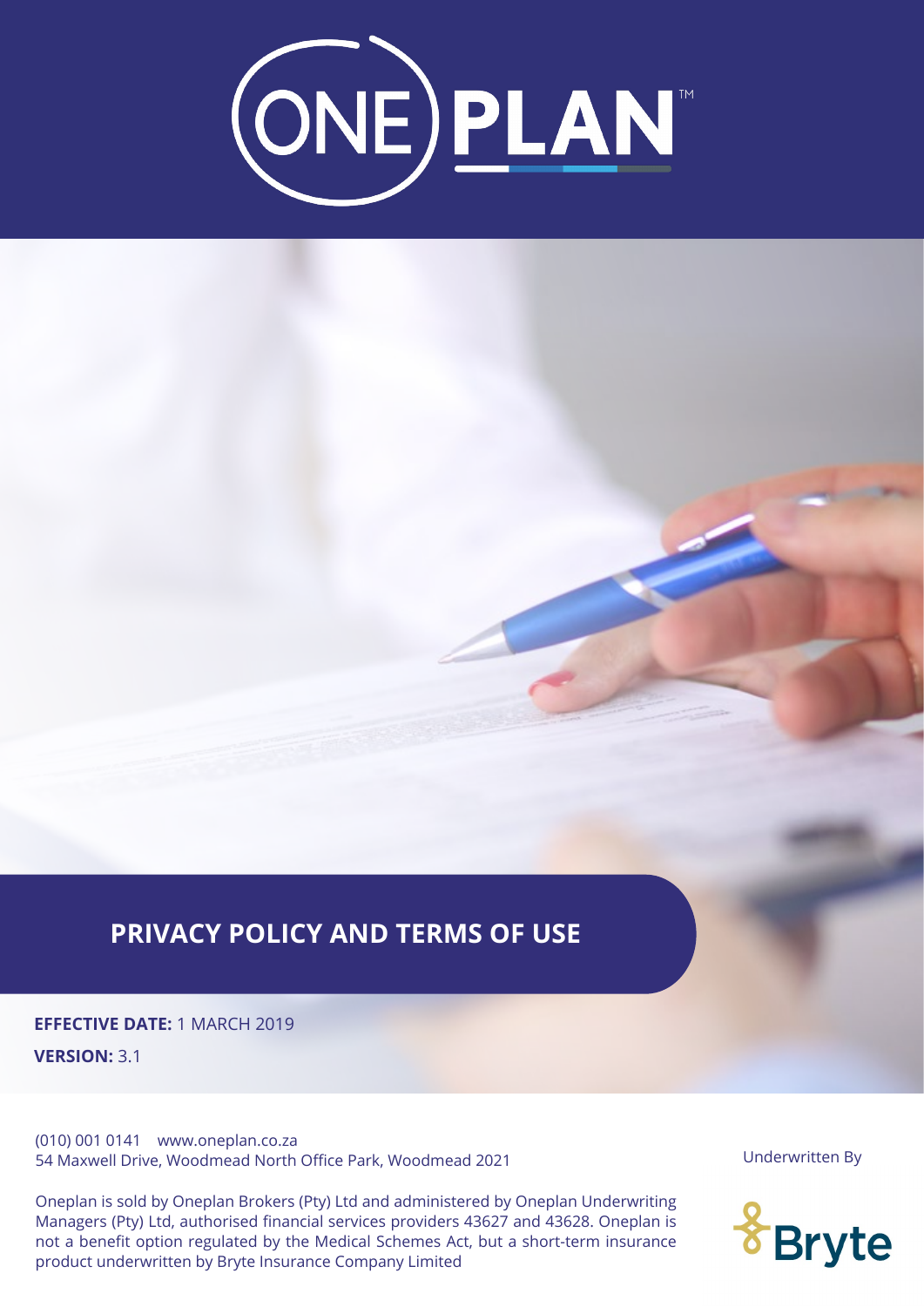We thank you for visiting our website and hope that you found it insightful. The purpose of this privacy policy is to inform you how we deal with the personal information you give to us. Please bear in mind that the terms and conditions of this privacy policy constitutes a legally binding agreement between you, Oneplan. By accessing, browsing and/or using this website, you acknowledge that you have read, understood, and agree to be bound by these terms and conditions, as may be amended from time to time. If you do not agree to these terms and conditions you must promptly exit the website, as further use will automatically bind you to these terms and conditions.

We are committed to protect the personal information of our customers/visitors and value the information that you chose to provide us with. We adhere to the principles as outlined in Section 51 of the Electronic Communications and Transactions Act, 2002 (ECT Act) as well as the provisions contained in the Protection of Personal Information Act 4 of 2013 (PoPI Act). In line with these principles, Oneplan undertake to:

- Obtain your permission to process your personal information;
- Inform you, upon request, of the specific purpose for which we process your personal information;
- Only use your personal information for the purpose for which it was obtained and not for any other purpose, unless you give us your express permission to do so or unless we are required to do so by law;
- Only retain your personal information for as long as we are legally required to do so.

# **What is Personal Information?**

Personal information is defined as any information provided by you to us over the internet or any other channel for instance when obtaining an online quotation, acquiring or using a registration in a survey or when making entries into a forum.

In terms of PoPI, Personal Information is defined as: *information relating to a natural/juristic person*, including, but not limited to—

- information relating to the race, gender, sex, pregnancy, marital status, national, ethnic or social origin, colour, sexual orientation, age, physical or mental health, well-being, disability, religion, conscience, belief, culture, language and birth of the person;
- information relating to the education or the medical, financial, criminal or employment history of the person;
- any identifying number, symbol, email address, physical address, telephone number, location information, online identifier or other particular
- assignment to the person;
- the biometric information of the person;
- the personal opinions, views or preferences of the person;
- correspondence sent by the person that is implicitly or explicitly of a private or confidential

54 Maxwell Drive, Woodmead North Office Park, Woodmead 2021

Oneplan is sold by Oneplan Brokers (Pty) Ltd and administered by Oneplan Underwriting Managers (Pty) Ltd, authorised financial services Underwritten By **<sup>2</sup>** providers 43627 and 43628. Oneplan is not a benefit option regulated by the Medical Schemes Act, but a short-term insurance product underwritten by Bryte Insurance Company Limited

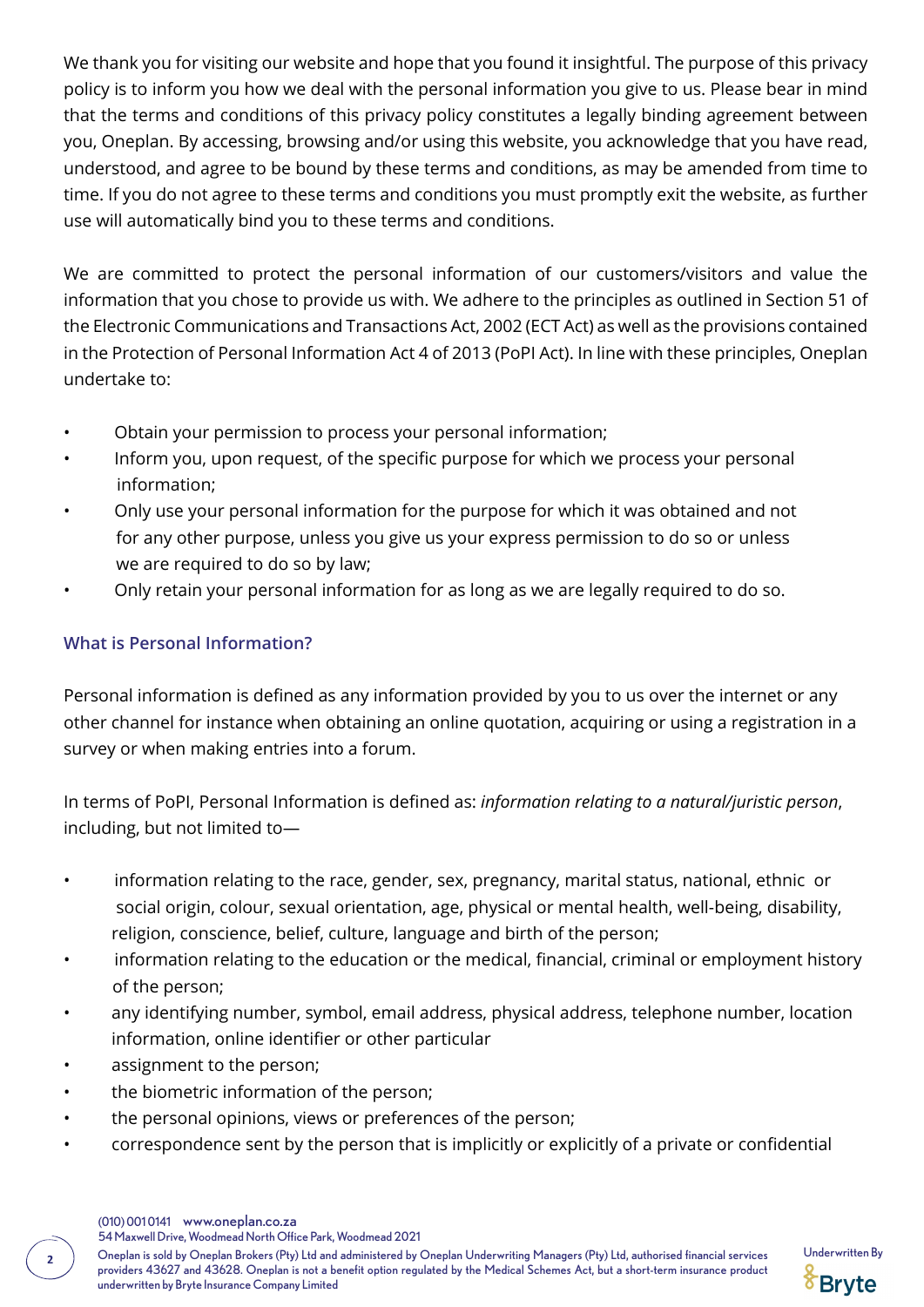nature or further correspondence that would reveal the contents of the original correspondence;

- the views or opinions of another individual about the person; and
- the name of the person if it appears with other personal information relating to the person or if the disclosure of the name itself would reveal information about the person.

# **Processing of your Personal Information**

The processing of personal information includes, inter alia: collecting, storing, using, receiving, erasing, destroying, backing-up, transmitting, changing, organising and sharing of your personal information.

The type of information we collect shall depend on the purpose for which it is collected and used. We shall only collect information that we need for that particular purpose and no more than necessary. In some instances, we shall inform you what information you are required to provide to us and what information is optional.

Primarily, information shall be collected directly from you, however, we may also collect information about you from other sources, with or without your consent. We may collect information about you from sources which are publicly available. Website usage information is collected using "cookies" which allows us to collect standard internet visitor usage information.

# **What do we do with your Personal Information?**

Your personal information is collected for the primary purpose of providing you with insurance cover and for all other activities and processes incidental to and relevant to this purpose, including but not limited to –

- providing you with information about our products and/or services you have requested and notifying you about important changes or developments relating to these products and/or services;
- to follow up as part of our customer care procedures;
- updating our records about you;
- internal record keeping;
- to improve our products and services;
- crime detection prevention and prosecution;
- keeping you informed of promotions
- evaluating the effectiveness of our marketing and for research, training and statistical analysis with the aim of improving our services;
- to contact you for market research purposes, where you have consented to this

54 Maxwell Drive, Woodmead North Office Park, Woodmead 2021

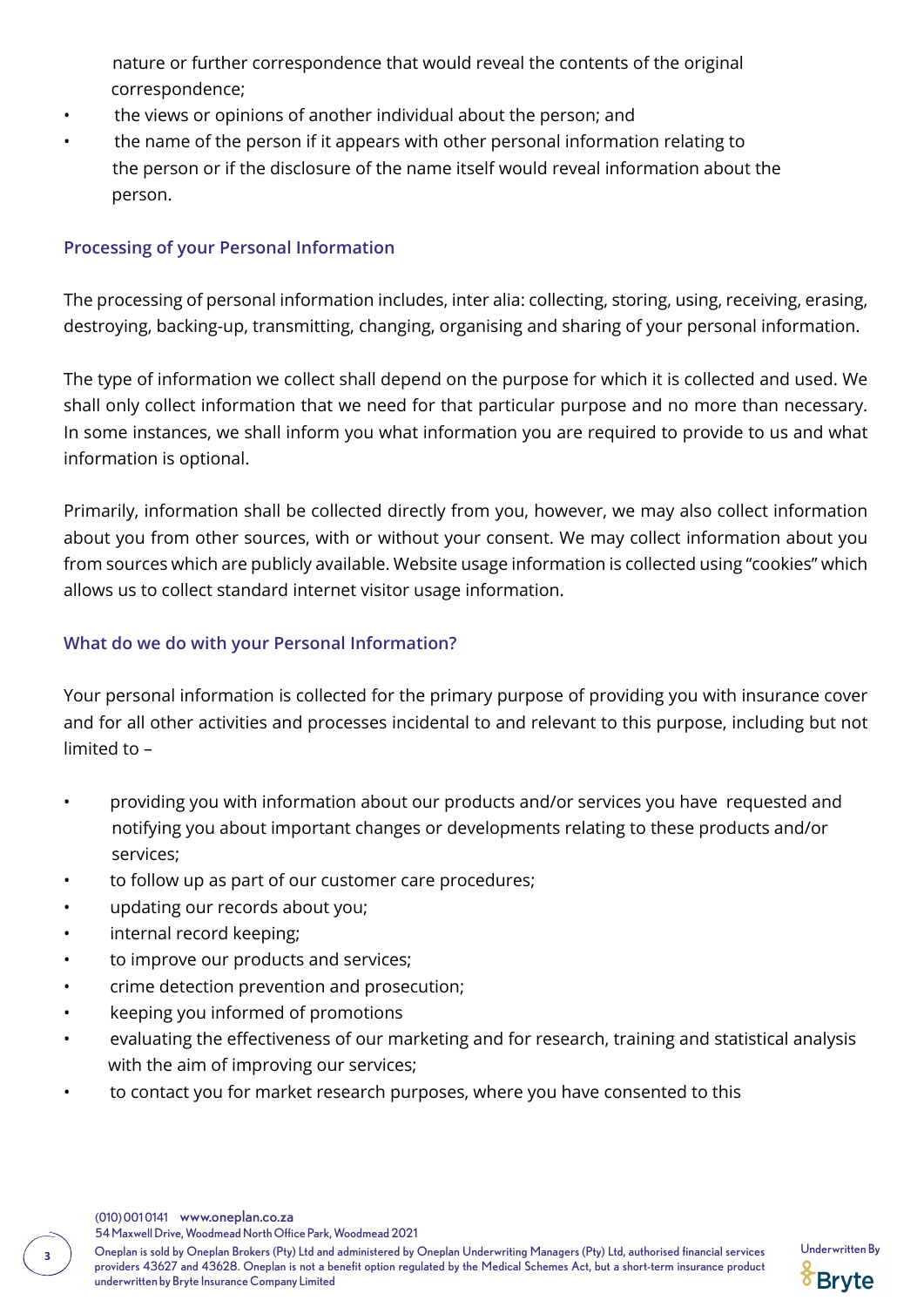## **What is the purpose of collecting your Personal Information?**

As an insurance company, we require your personal information for the following reasons, some of which are mandatory:

- process policy applications;
- administering your policy;
- underwriting purposes;
- to provide you with access to our products and services, including but not limited to analysis, intermediary services in relation to your policy;
- monitor and analyse your conduct relating to the policy for fraud, compliance and other risk related purposes;
- develop new products and services;
- to help us improve our offerings to you;
- to confirm and verify your identity or to verify that you are an authorised user for security purposes;
- for the detection and prevention of fraud, crime, money laundering or other malpractice;
- to conduct market or customer satisfaction research or for statistical analysis;
- for audit and record keeping purposes:
- in connection with legal proceedings;
- to comply with legal and regulatory requirements or industry codes to which we subscribe or which apply to us, or when it is otherwise allowed by law.

#### **Disclosure of your Personal Information**

Your personal information shall be kept confidential; however, we shall disclose it to the following third parties as may be legally required and/ or as arranged via the South African Insurance Association:

- Service providers;
- Agents;
- Insurance association or other insurers;
- Medical and statutory authorities;
- Oneplan authorised personnel;
- Bryte Insurance Company Limited (Insurer)
- Court of Law;
- The Information Regulator.

We have agreements and security measures in place to ensure that all third parties to whom your personal information is disclosed comply with the terms and provisions of the PoPI Act. We ensure that third parties fully understand the duties and obligations they become encumbered with in retaining the privacy and integrity of your personal information.

(010) 001 0141 www.oneplan.co.za

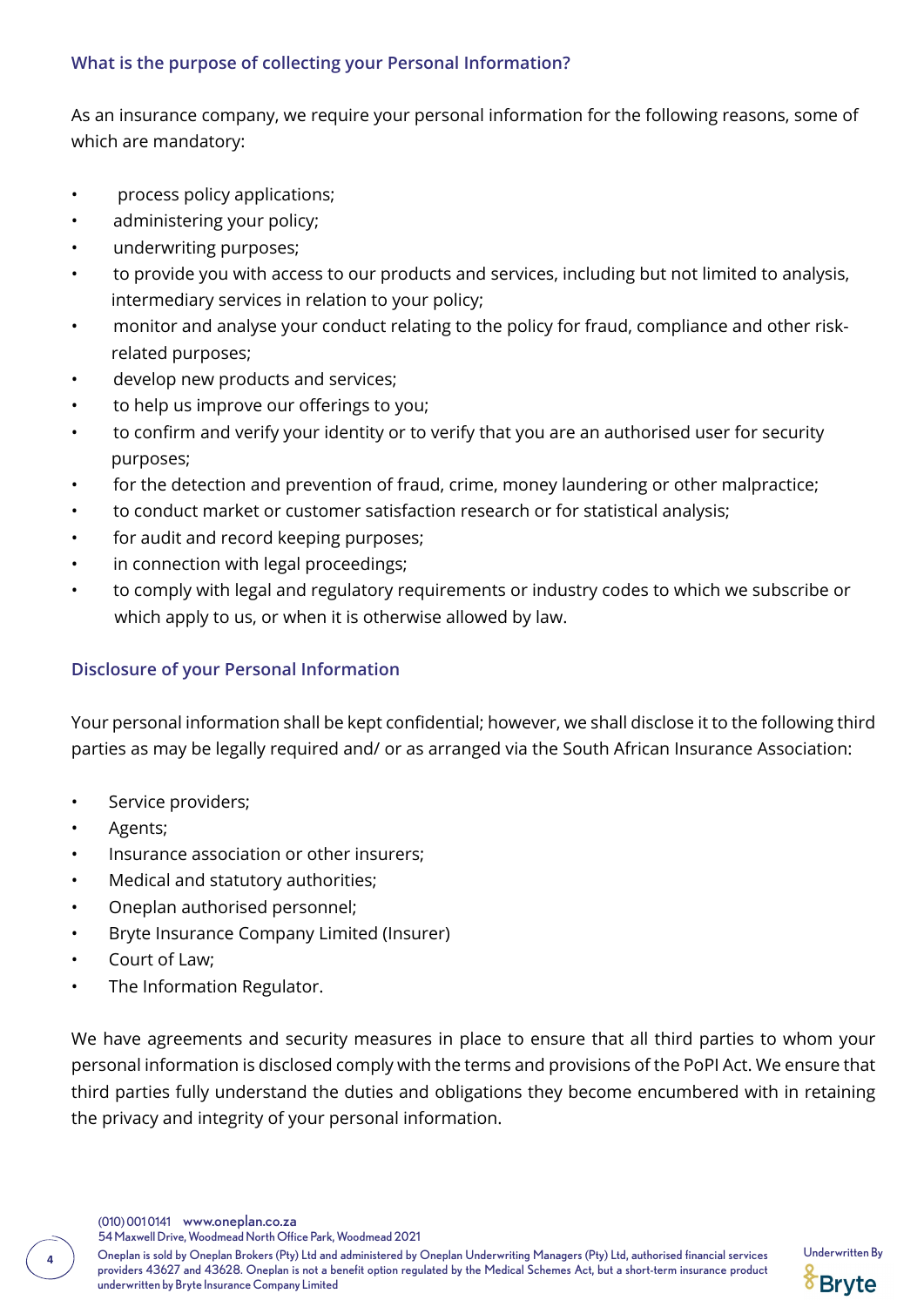#### **Security measures to ensure Protection of your Personal Information**

Due to the nature of the internet, information submitted by our website may not be secure, unless submitted by/through a secure connection. We do however have reasonable security measures in place to protect your Personal Information. Unfortunately, we cannot assume any guarantee for other providers whose websites you might reach through links on our website. We would also like to inform you that we cannot control the confidentiality, access or dissemination of any information that is retrieved through the use of "cookies" or information retrieved through the collecting and storing of IP addresses of visitors to this website.

Our website offers a self-service login for policy holders and should you choose to use this facility we strongly advise you to safeguard your login details in order to prevent unauthorised access to your personal information.

## **Access to your Personal Information**

You may contact our offices to enquire what personal information we hold for you. We shall make the information available to you upon request and after reasonable satisfaction that you have confirmed your identity to us.

## **Changes to your Personal Information**

PoPI requires us to store information which is accurate and updated. You may update, correct, amend or delete your personal information at any time either via the Self-Service portal on our website, via the mobile app or by sending a request to our Information Officer at [info@onegrp.co.za](http://info@onegrp.co.za)

Please note that before any changes to your personal information is made, we will take all reasonable steps to confirm your identity.

#### **Complaints**

You have the right to address any complaints you may have regarding your personal information to our complaints department, as per our Complaint Resolution Policy, alternately you may contact the Personal Information Regulator:

> The Information Regulator (South Africa) SALU Building 316 Thabo Sehume Street 0001 PRETORIA Tel: 012 406 4818 Fax: 086 500 3351 inforeg@justice.gov.za

(010) 001 0141 www.oneplan.co.za

54 Maxwell Drive, Woodmead North Office Park, Woodmead 2021

Oneplan is sold by Oneplan Brokers (Pty) Ltd and administered by Oneplan Underwriting Managers (Pty) Ltd, authorised financial services Underwritten By **<sup>5</sup>** providers 43627 and 43628. Oneplan is not a benefit option regulated by the Medical Schemes Act, but a short-term insurance product underwritten by Bryte Insurance Company Limited

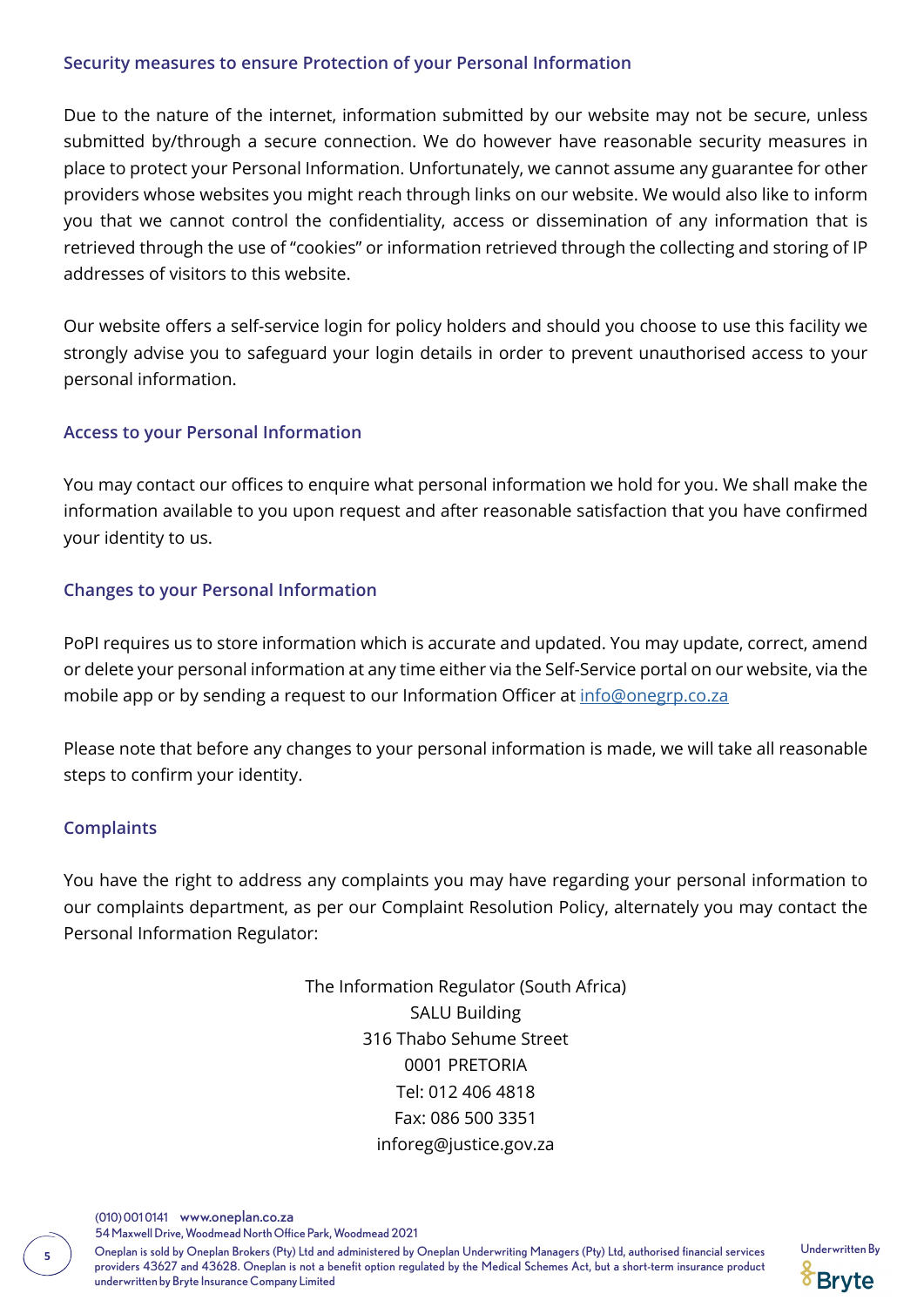#### **Amendments to this Privacy Policy**

Please note that Oneplan reserve the right to make amendments and/or changes to this privacy policy from time to time and will take all reasonable steps to inform you of any such amendments or changes You are also requested to please check our website periodically to inform yourself of any changes.

## **Consent to process Personal Information**

By submitting your details and/or using our website and taking out a policy with us, you accept the terms and conditions of this policy and consent to the processing of your personal information by Oneplan.

## **Other Important points take note of:**

- 1. All information on the website is intended as general information about our company, products and services. The information is not to be construed as advice. Always consult a professional financial advisor when making financial decisions regarding any changes to your financial services products.
- 2. While all attempts are made to ensure that the information published is true and correct at all times, we will not be held liable for any incorrect information published, nor will we accept any liability when you opt to use our website.
- 3. Should there be any discrepancies, our policy wording will apply and this may be found on our website or may be requested at [info@onegrp.co.za](http://info@onegrp.co.za).
- 4. We own the copyright and intellectual rights to the content on our website. Please obtain permission from us before using any logo's, graphics, product information etc.
- 5. Should you reproduce any part of our website in any form without our consent, we are entitled to take legal action and any legal fees and/or costs will be for your account.
- 6. Our contact details displayed on this website may not be used for any electronic marketing or database purposes.
- 7. Before providing links through to our website, please obtain prior consent from us.
- 8. While we will attempt to ensure that our website and downloads remain virus free, we cannot control or promise that you will not be at risk while using our website.
	- (010) 001 0141 www.oneplan.co.za

54 Maxwell Drive, Woodmead North Office Park, Woodmead 2021

Oneplan is sold by Oneplan Brokers (Pty) Ltd and administered by Oneplan Underwriting Managers (Pty) Ltd, authorised financial services Underwritten By **<sup>6</sup>** providers 43627 and 43628. Oneplan is not a benefit option regulated by the Medical Schemes Act, but a short-term insurance product underwritten by Bryte Insurance Company Limited